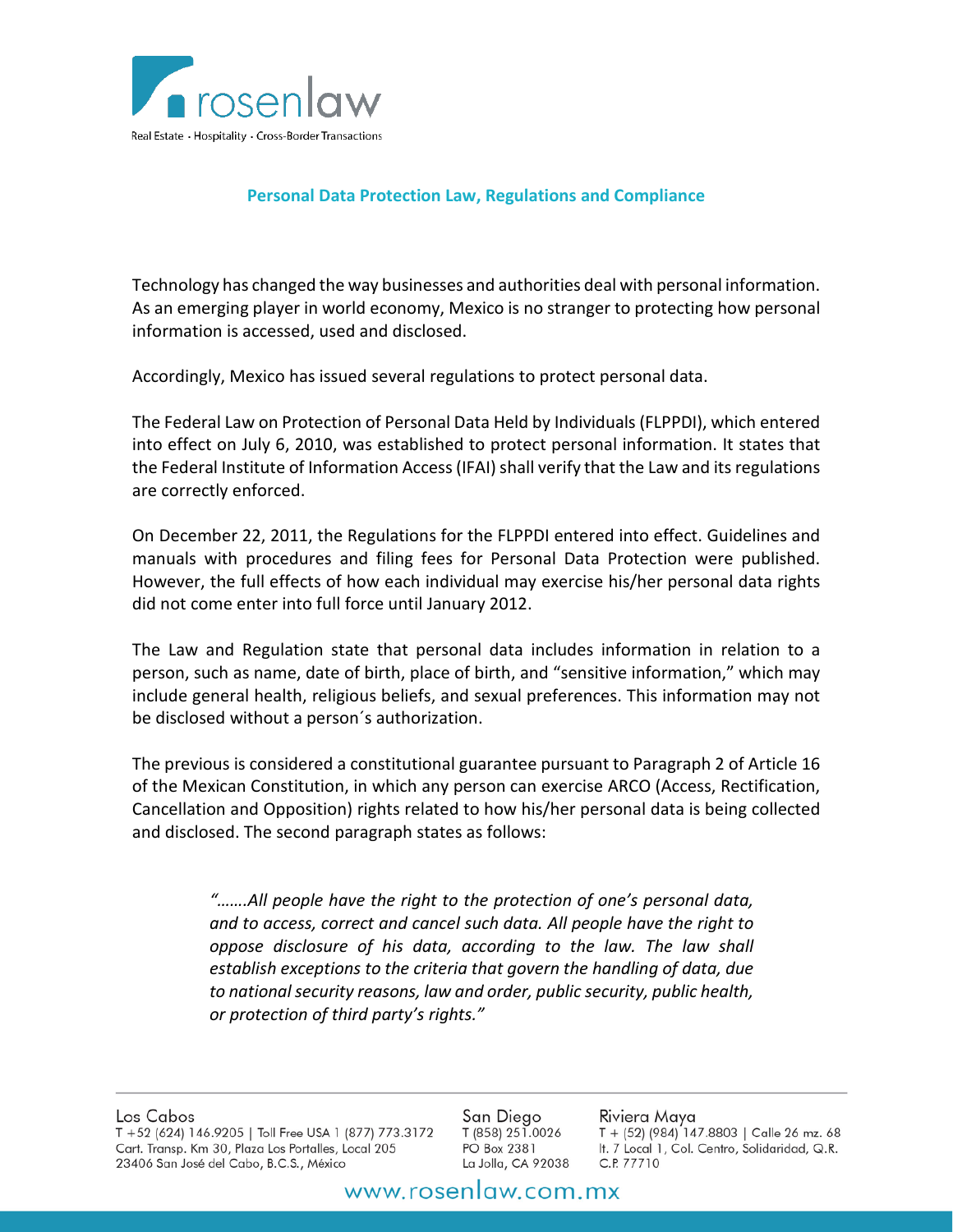

The Law, the regulations, and ARCO rights ensure that personal data shall:

- (i) Only be used to provide the services, products or purpose agreed by each person.
- (ii) Be stored in files, either electronically or printed which cannot be accessed or consulted without authorization and only for the needed and/or agreed term.
- (iii) Not be disclosed to any third parties unless expressly agreed and approved.
- (iv) Grant each person the right to cancel the use of its information.
- (v) Be kept in total confidentiality.

Also, if persons or entities holding personal data becomes aware of a breach of security in its internal processes, they are obliged to inform those persons that had authorized the use of their information, so the pertinent measures and actions may be taken to impede or diminish any wrongful use of personal data.

Administrative and even criminal liability may apply if any of the previous is not followed by those who manage personal data.

The Law applies to a very broad range of activities and industries, including hotels, real estate developers, brokers, timeshare and hospitality resorts, hospitals, suppliers, and to anyone handling any type of third party personal data.

The National Institute of Information Access (INAI), before known as Federal Institute of Information Access (IFAI)<sup>[1](#page-1-0)</sup>, verify that the laws and its regulations are correctly enforced. Recently on January 27, 2017, The General Law for Protection of Personal Data held by Obliged Subjects entered in to effect. This law is applicable to the authorities, entities, organism of the legislative, executive and judicial powers in any of the territorial ambits (federal, state and municipal), autonomous bodies, political parties, trusts and public funds.

Accordingly, a "Privacy Statement" (*Aviso de Privacidad)* must be signed by any person whose personal data may be used and/or stored by a third party. The authorization to use and store such personal data must be acknowledged, in addition to the specifics that could apply to each individual case.

San Diego T (858) 251.0026 PO Box 2381 La Jolla, CA 92038

Riviera Maya T + (52) (984) 147.8803 | Calle 26 mz. 68 It. 7 Local 1, Col. Centro, Solidaridad, Q.R. C.P. 77710

<span id="page-1-0"></span><sup>&</sup>lt;sup>1</sup> After the General Law on Transparency and Access to Public Information was published on May 06, 2016.